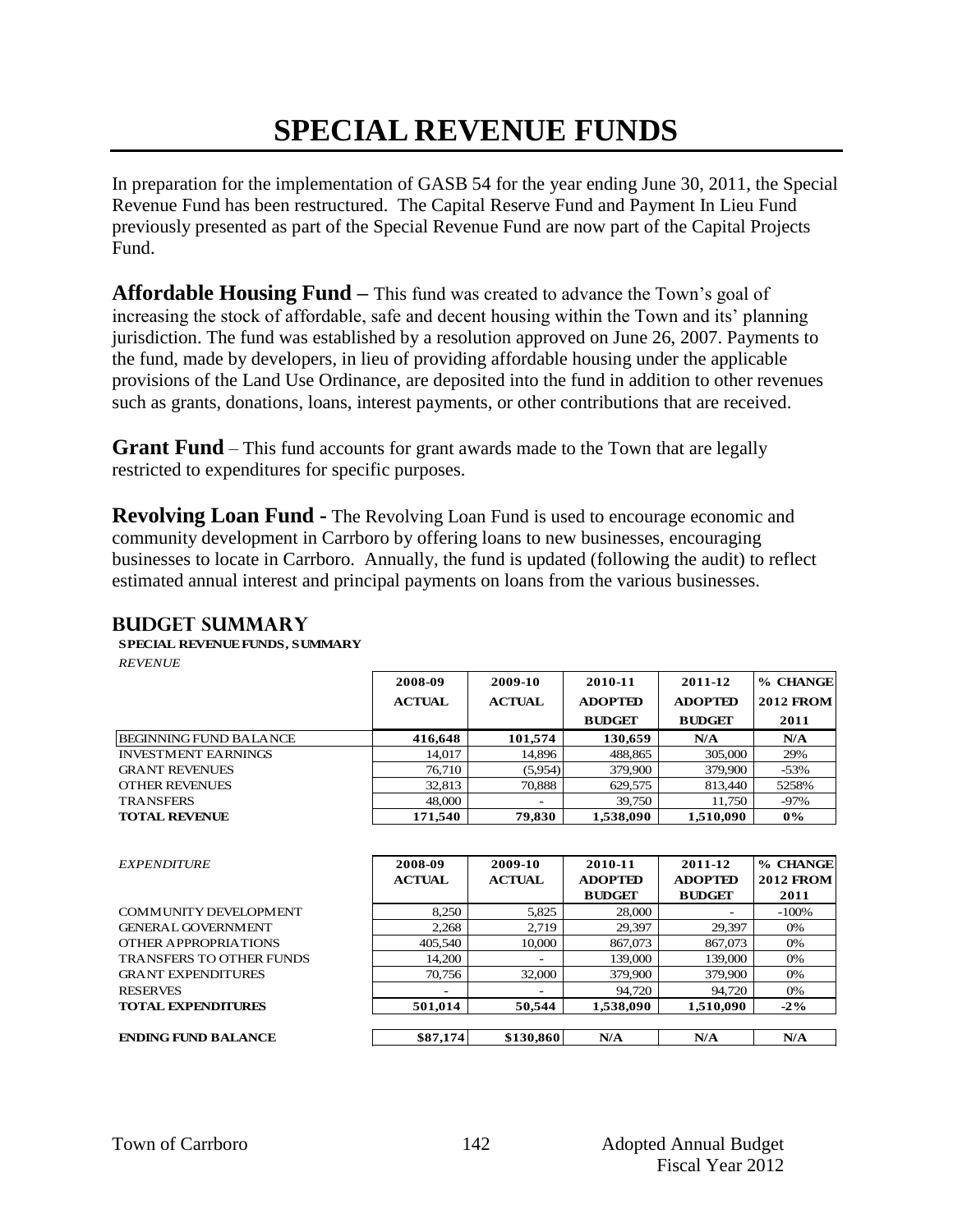# **AFFORDABLE HOUSING FUND**

This fund was created to advance the Town's goal of increasing the stock of affordable, safe and decent housing within the Town and its planning jurisdiction. The fund was established by a resolution approved on June 26, 2007. Payments to the fund, made by developers, in lieu of providing affordable housing under the applicable provisions of the Land Use Ordinance, are deposited into the fund in addition to other revenues such as grants, donations, loans, interest payments, or other contributions that are received.

#### **BUDGET SUMMARY**

| AFFORDABLE HOUSING FUND<br><b>REVENUE</b> | 2008-09<br><b>ACTUAL</b> | 2009-10<br><b>ACTUAL</b> | 2010-11<br><b>ADOPTED</b><br><b>BUDGET</b> | 2011-12<br><b>ADOPTED</b><br><b>BUDGET</b> | % CHANGE<br><b>2012 FROM</b><br>2011 |
|-------------------------------------------|--------------------------|--------------------------|--------------------------------------------|--------------------------------------------|--------------------------------------|
| <b>BEGINNING FUND BALANCE</b>             | $\blacksquare$           | 40,047                   | 34.301                                     | N/A                                        | N/A                                  |
| <b>INVESTMENT EARNINGS</b>                | 297                      | 80                       | ۰                                          | $\overline{\phantom{a}}$                   | 0%                                   |
| <b>OTHER</b>                              |                          |                          |                                            |                                            | 0%                                   |
| <b>TRANSFERS</b>                          | 48,000                   |                          | 39,750                                     | 11.750                                     | $-70%$                               |
|                                           |                          |                          |                                            |                                            | 0%                                   |
| <b>SUBTOTAL</b>                           | 48,297                   | 80                       | 39,750                                     | 11,750                                     | $-70%$                               |
|                                           |                          |                          |                                            |                                            |                                      |
| <b>EXPENDITURE</b>                        | 2008-09                  | 2009-10                  | 2010-11                                    | 2011-12                                    | % CHANGE                             |
|                                           | <b>ACTUAL</b>            | <b>ACTUAL</b>            | <b>ADOPTED</b>                             | <b>ADOPTED</b>                             | <b>2012 FROM</b>                     |
|                                           |                          |                          | <b>BUDGET</b>                              | <b>BUDGET</b>                              | 2011                                 |
| 105 COBB ST.                              | 8,250                    |                          |                                            |                                            | 0%                                   |
| 109 JONES FERRY ROAD                      | ٠                        | 5,825                    | 28,000                                     |                                            | $-100%$                              |
| <b>UNEXPENDED RESERVES</b>                |                          |                          | 11,750                                     | 11,750                                     | 0%                                   |
| <b>SUBTOTAL</b>                           | 8,250                    | 5,825                    | 39,750                                     | 11,750                                     | $-70%$                               |
|                                           |                          |                          |                                            |                                            |                                      |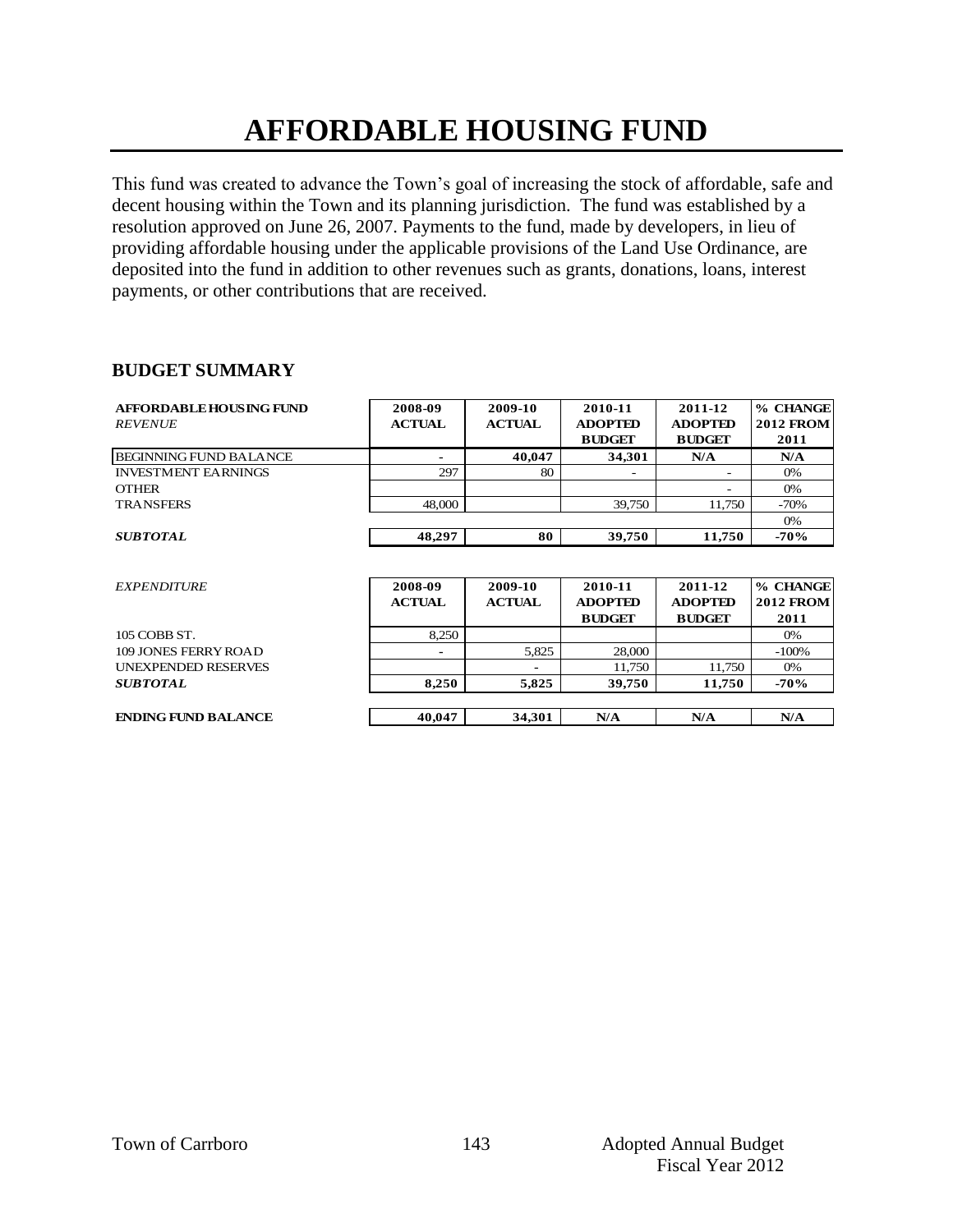# **GRANT FUND**

Below is a summary of the grants currently accounted for in the Grant Fund.

- Paul Coverdell Forensic Science Improvements Grant was used to create and finance a fingerprint identification network in and around Orange County. The grant was completed in FY09-10.
- Clean Water Act Grant issued by the NC Department of Environmental and Natural Resources is for continuing watershed restoration work in the Bolin Creek watershed. Activities will include installation of a demonstration cistern and rain garden at McDougle School, stream stabilization and restoration at a site on Dry Gulch Creek, and continued monitoring of stormwater at the Pacifica neighborhood.
- Southeast Energy Efficiency Alliance (SEEA) Grant funded by the US Department of Energy is a collaborative effort with Chapel Hill and SEEA to undertake community scale energy efficient retrofits. Fifty five thousand dollars (\$55,000) of the \$75,000 grant award will be used to create an Energy Efficiency Revolving Loan Fund.
- Physical Activity ARRA Grant awarded by North Carolina Department of Health and Human Services (NCDHHS) is for planning activities to encourage physical activities and active lifestyles. This grant is part of NCDHHS's "Physical Activity in the Built Environment" initiative and will be used to provide training, hire an internship and acquire traffic analysis software to evaluate traffic conditions that may discourage walking and cycling.
- Recreational Trails Program Grant awarded by North Carolina Department of Environmental and Natural Resources (NCDENR) is to help support the construction of the Wilson Park Multi-Use Path. The Wilson Park Multi-Use Path from Wilson Park to Estes Drive.

Additionally, the Safe Route to School Non-Infrastructure Grant Ordinance #17/2010-11 governs the prior year's award from the North Carolina Department of Transportation (NCDOT). This grant is to support two Walk and Roll events at Carrboro Elementary School, including education materials for students and parents during the month prior to the event; safe walking and biking skills workshop; and two designated "park and walk/bike" locations for the day of events for families too far to walk or bike directly from their homes.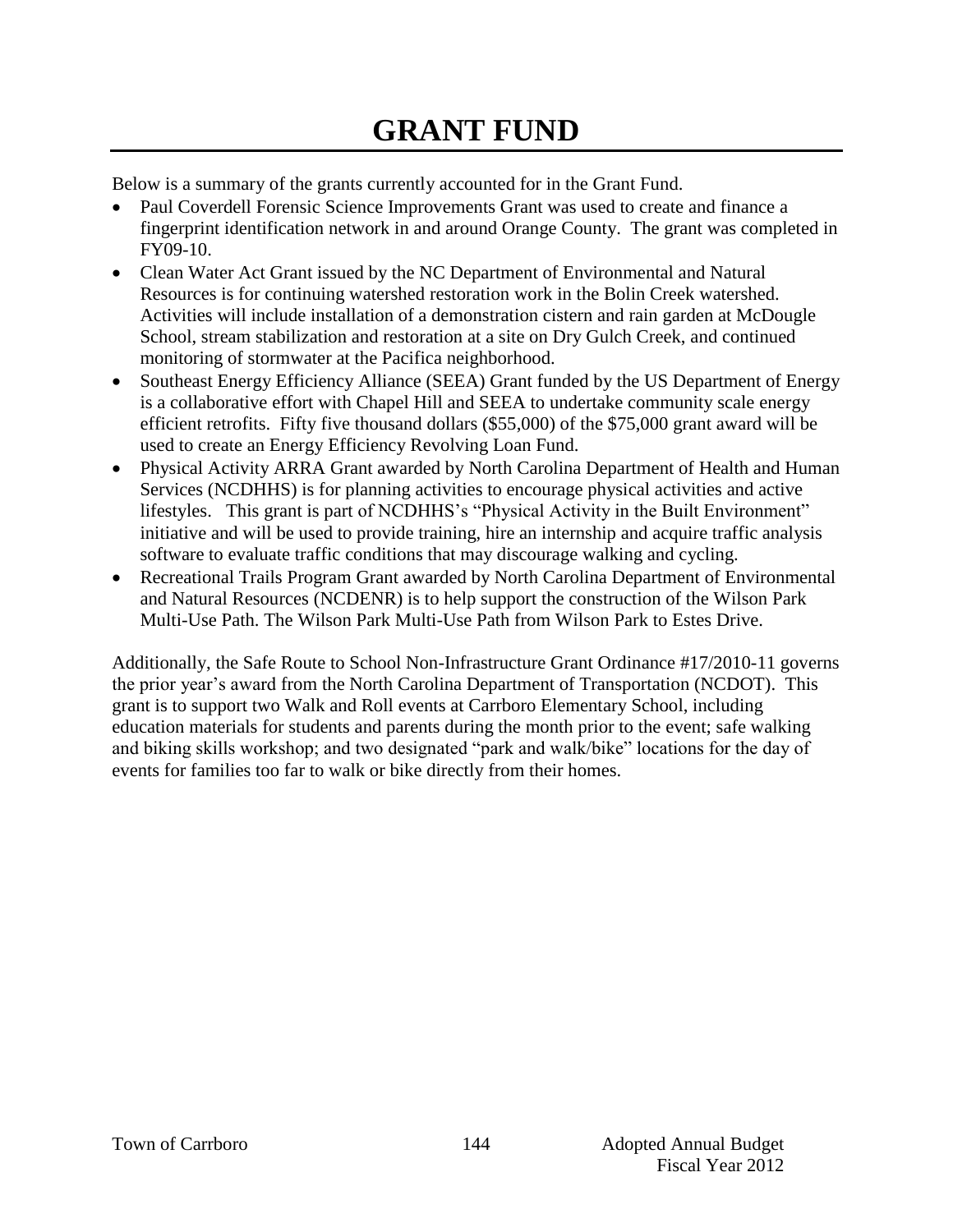#### **Budget summary**

| <b>BUDGET SUMMARY</b>         |               |               |                |                |                  |
|-------------------------------|---------------|---------------|----------------|----------------|------------------|
| <b>GRANT FUND</b>             | 2008-09       | 2009-10       | 2010-11        | 2011-12        | % CHANGE         |
| <b>REVENUE</b>                | <b>ACTUAL</b> | <b>ACTUAL</b> | <b>ADOPTED</b> | <b>ADOPTED</b> | <b>2012 FROM</b> |
|                               |               |               | <b>BUDGET</b>  | <b>BUDGET</b>  | 2011             |
| <b>BEGINNING FUND BALANCE</b> | -             | 6.054         | (32,000)       | N/A            | N/A              |
| <b>INTEREST EARNED</b>        | 100           | (100)         |                |                | 0%               |
| <b>COVERDELL</b>              | 76.710        | (5,954)       |                |                | 0%               |
| <b>SEEA</b>                   |               |               | 75,000         | 75,000         | 0%               |
| <b>NC DHHS</b>                |               |               | 24,900         | 24,900         | 0%               |
| NC DENR - RECREATIONAL TRAILS |               |               | 75,000         | 75,000         | $0\%$            |
| NC DENR - CLEAN WATER         |               |               | 205,000        | 205,000        | 0%               |
| <b>SUBTOTAL</b>               | 76,810        |               | 379,900        | 379,900        | $0\%$            |

|        |                                   | 20.000                               | 20.000                           | $U$ /0                           |
|--------|-----------------------------------|--------------------------------------|----------------------------------|----------------------------------|
| 76,810 |                                   | 379,900                              | 379,900                          | $0\%$                            |
|        |                                   |                                      |                                  |                                  |
|        |                                   |                                      |                                  |                                  |
|        |                                   |                                      |                                  | % CHANGE                         |
|        |                                   |                                      |                                  | <b>2012 FROM</b>                 |
|        |                                   | <b>BUDGET</b>                        | <b>BUDGET</b>                    | 2011                             |
| 14,200 |                                   |                                      |                                  | 0%                               |
|        | 32,000                            | 205,000                              | 205,000                          | 0%                               |
|        |                                   | 75,000                               | 75,000                           | 0%                               |
|        |                                   | 24.900                               | 24,900                           | 0%                               |
|        |                                   | 75,000                               | 75,000                           | 0%                               |
| 56,556 |                                   |                                      |                                  | 0%                               |
| 70,756 | 32,000                            | 379,900                              | 379,900                          | $0\%$                            |
|        |                                   |                                      |                                  |                                  |
|        |                                   |                                      |                                  | N/A                              |
|        | 2008-09<br><b>ACTUAL</b><br>6,054 | 2009-10<br><b>ACTUAL</b><br>(32,000) | 2010-11<br><b>ADOPTED</b><br>N/A | 2011-12<br><b>ADOPTED</b><br>N/A |